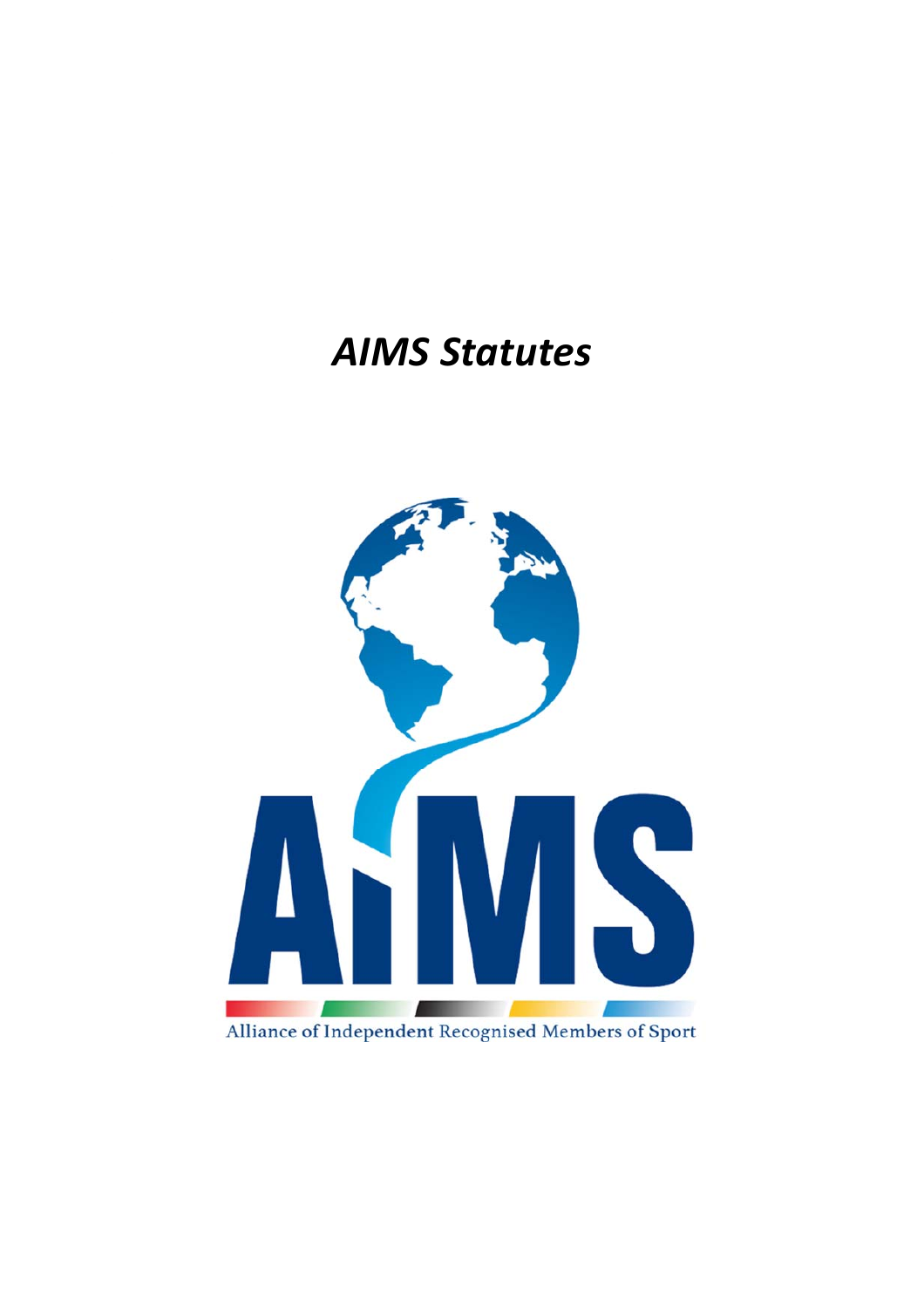**Table of Contents** 

| 1.  |                                                                          |  |
|-----|--------------------------------------------------------------------------|--|
| 2.  |                                                                          |  |
| 3.  |                                                                          |  |
| 4.  |                                                                          |  |
| 5.  | ARTICLE 5 - RECOGNITION, INDEPENDENCE AND AUTONOMY OF MEMBER IF's 4      |  |
| 6.  |                                                                          |  |
| 7.  |                                                                          |  |
| 8.  |                                                                          |  |
| 9.  |                                                                          |  |
| 10. |                                                                          |  |
| 11. |                                                                          |  |
| 12. |                                                                          |  |
| 13. |                                                                          |  |
| 14. |                                                                          |  |
| 15. |                                                                          |  |
| 16. |                                                                          |  |
| 17. |                                                                          |  |
| 18. | ARTICLE 18 - COURT OF ARBITRATION FOR SPORT - EXCLUSIVE JURISDICTION  14 |  |
| 19. |                                                                          |  |
| 20. |                                                                          |  |
| 21. |                                                                          |  |
| 22. |                                                                          |  |
| 23. |                                                                          |  |

п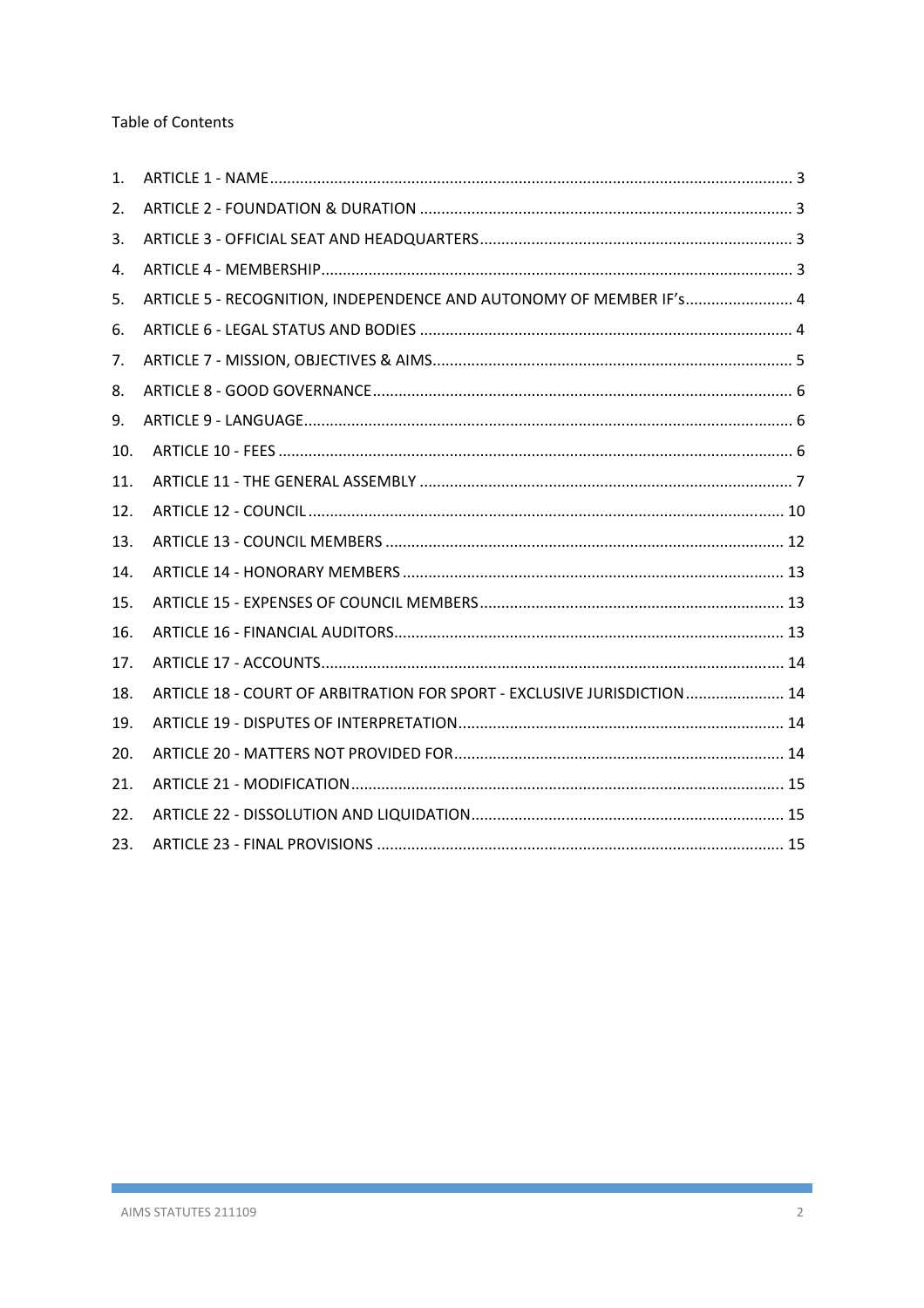### 1 ARTICLE 1 - NAME

- 1.1. The association shall be known as: "Alliance of Independent Recognised Members of Sport".
- 1.2. The official abbreviation of the association is "AIMS".

### 2. ARTICLE 2 - FOUNDATION & DURATION

- 2.1. AIMS was founded in 2009 by 21 Members of GAISF as defined in Article 7 of these Statutes, amended and approved in 2015.
- 2.2. AIMS shall be established for an indefinite period.

### 3. ARTICLE 3 ‐ OFFICIAL SEAT AND HEADQUARTERS

- 3.1. The Official Seat of AIMS is Lausanne, Switzerland.
- 3.2. The Council shall decide on the location of the AIMS Headquarters.

### 4. ARTICLE 4 ‐ MEMBERSHIP

- 4.1. AIMS is composed of International Federations ("IF(s)") that are Members of GAISF and are recognised by AIMS but are not Members of ASOIF, AIOWF or ARISF.
- 4.2. The AIMS President shall confirm the membership of AIMS to an IF, following the approval of GAISF General Assembly recognizing this IF being a full Member of GAISF.
- 4.3. GAISF Observers are granted an Observer status of AIMS without voting rights to benefit from the AIMS activities in their current process to become full GAISF Members.
- 4.4. A Member federation will automatically lose its membership vote when it becomes an IOC provisionally Recognised IF. The IOC provisionally recognised IF is granted the AIMS Associate Member status (without any membership fee), until the full Recognition is granted by the IOC. When the full IOC Recognition is granted to IF, an AIMS Associate Member, the Member will lose its membership of AIMS.
- 4.5. A Member lose its membership of AIMS if, for any reason whatsoever, it is no longer a Member of GAISF.

#### 4.6. Suspension

The Council may suspend a Member until the next General Assembly:

- a) if it fails to comply with a provision of the Statutes, regulations, directives and decisions of AIMS;
- b) if it fails to fulfil its financial obligations and pay its liabilities due to AIMS;
- c) if it owes 2 (two) years of overdue annual membership subscription to AIMS.

A final decision must be made by the next General Assembly, provided the suspension is still in force at that time.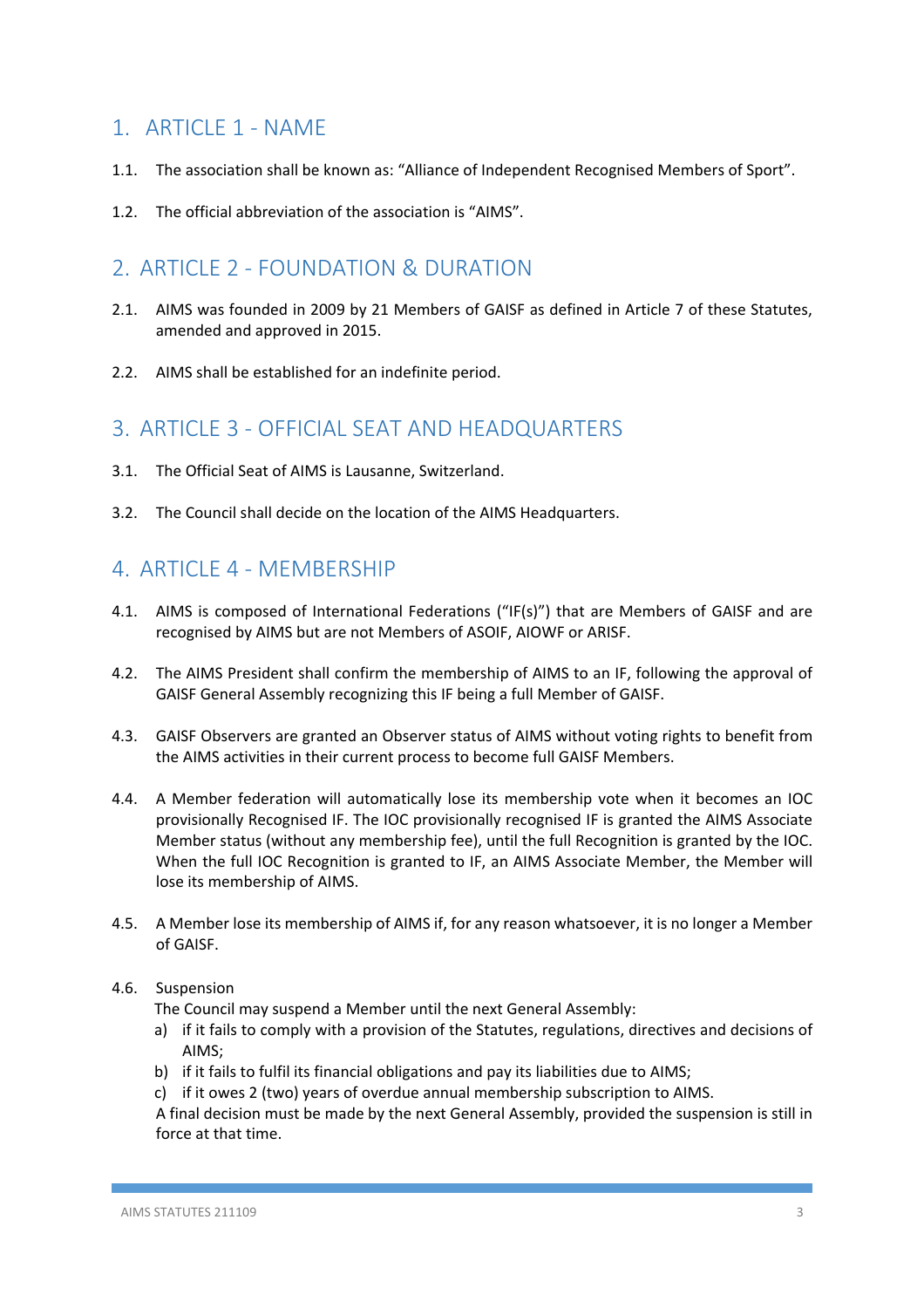#### 4.7. Expulsion

A Member shall lose its membership to AIMS on a resolution passed by the AIMS General Assembly, notably for the following reasons:

- a) refusal to pay any liabilities due to AIMS;
- b) non-payment of any membership subscription due to AIMS for 4 (four) or more years;
- c) refusal to comply with the provisions of the Statutes, regulations, directives and decisions of AIMS;
- d) loss of its status as representative of its sport at the international level.

# 5. ARTICLE 5 ‐ RECOGNITION, INDEPENDENCE AND AUTONOMY OF MEMBER IF's

- 5.1. AIMS accepts and recognizes the mission and role of the International Olympic Committee (IOC). AIMS shall conform with and respect the Olympic Charter and no provision of these Statutes shall conflict or be deemed to conflict with or derogate from the Olympic Charter.
- 5.2. AIMS undertakes to adopt a Code of Ethics based on the principles and rules of the IOC Code of Ethics or adopt the IOC Code of Ethics in a written declaration.
- 5.3. AIMS Members maintain full independence and autonomy in the administration of their own sports.
- 5.4. AIMS Members shall observe the decisions taken by the General Assembly in relation to the objects and aims stated in these Statutes. The fundamental principles of The Olympic Movement shall prevail in all actions taken by AIMS and its Members. Rules and regulations, if issued by AIMS, shall not conflict with or derogate from those principles.

### 6. ARTICLE 6 ‐ LEGAL STATUS AND BODIES

- 6.1. AIMS is a non‐governmental, non‐profit, non‐discriminatory association of Members of GAISF that supports the principles of the Olympic Charter. AIMS is also an association within the provisions of Article 60 of the Swiss Civil Code.
- 6.2. AIMS shall have full legal status.
- 6.3. The proper law of AIMS is the law of its official seat.
- 6.4. The bodies of AIMS shall be the General Assembly and the Council.
- 6.5. Nothing in these Statutes shall constitute Members of AIMS as partners for any purpose. No Member, officer, agent, or employee of AIMS shall be liable for the acts or failure to act on the part of any other Member, officer, agent or employee of AIMS. Nor shall any Member, officer, agent or employee be liable for his/her acts or failure to act under these Statutes, except only acts or omissions to act arising out of his/her wilful misfeasance.
- 6.6. The AIMS council may prescribe and enact By‐Laws for the Association provided that any such By-Laws do not conflict with or change the meaning or intention of these Statutes.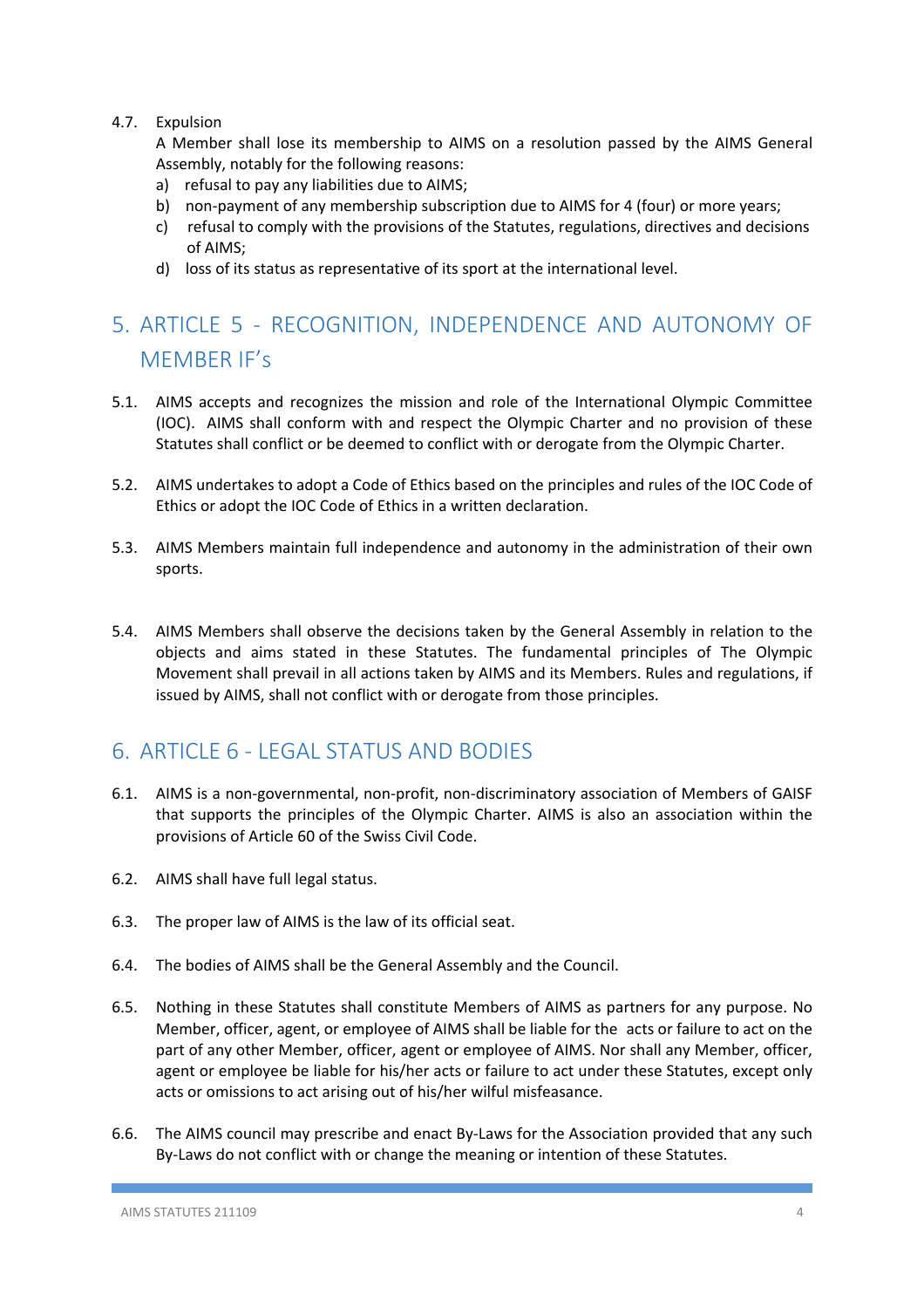# 7. ARTICLE 7 ‐ MISSION, OBJECTIVES & AIMS

#### **7.1. Mission:**

- 7.1.1 The mission of AIMS is to support and promote the work of its Members as the specific world governing bodies of their sports with National, Regional, Continental and World Sports Authorities. In so doing, AIMS seeks to obtain the benefits of national recognition for the many millions of sportsmen and sportswomen that the AIMS Member Federations collectively represent.
- 7.1.2. AIMS shall respect the Fundamental Principles of Olympism as stated in the Olympic Charter by sustaining and developing sports as well as education of youth through sport and to establish credibility in sport through applicable principles of the Olympic Movement, in particular by recognising that the practice of sport is a human right and that every individual must have the possibility of practising sport without discrimination of any kind and that such rights and freedom as set forth in the Olympic Charter shall be secured without discrimination of any kind, such as race, colour, sex, sexual orientation, language, religion, political or other opinion, national or social origin, property, birth or other status.

#### **7.2. Objectives:**

- 7.2.1. The AIMS, with the services provided by IOC and GAISF, will support and assist its Members in achieving and developing good governance and policies that will strengthen the position of each Member.
- 7.2.2. The AIMS will, in dialogue with Multi‐Sport Organisations, assist its Member federations in their objectives to be included in various IOC Recognised International Games.
- 7.2.3. The AIMS will assist its Members to gain National Sport Authorities' and/or National Olympic Committees' recognition for the national federations or associations.
- 7.2.4. The AIMS will assist its Members to be fully WADA compliant at all times. A Member expelled by WADA will be suspended until fully WADA Compliant.
- 7.2.5. The AIMS will encourage and assist its Members to work and develop in the areas of integrity and social responsibility.
- 7.2.6. The AIMS shall establish and maintain Commissions for Social Responsibility, Universality, Ethics and Activities for All. Such Commissions shall co‐ordinate and liaise with the various stakeholders of the Olympic Movement in developing aspects of social responsibilities, youth education and athlete development.
- 7.2.7. Members are recommended to take all appropriate steps within their powers to incorporate the Olympic Movement Code on the Prevention of the Manipulation of Competitions by reference, or to implement regulations consistent with or more stringent than the Code.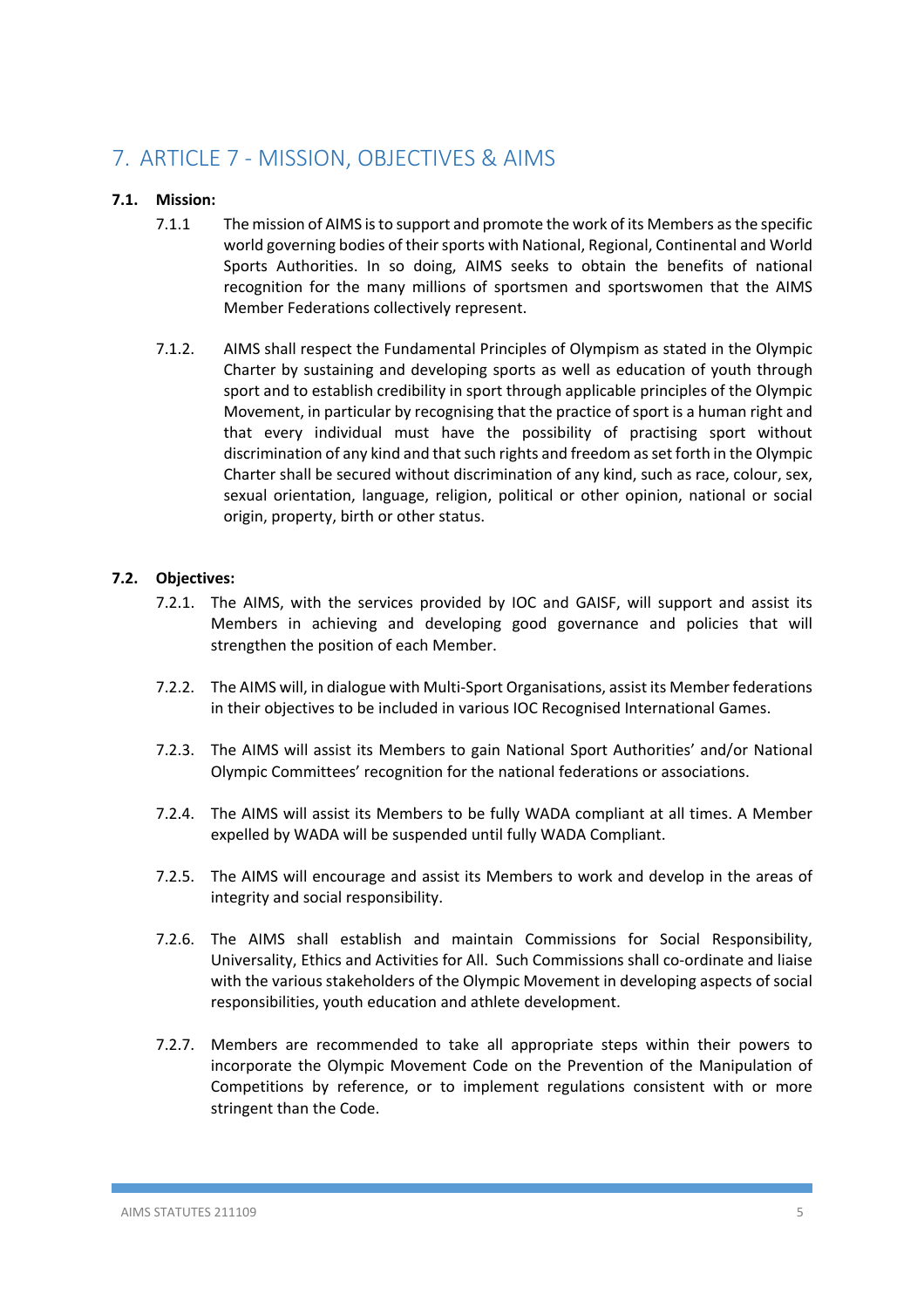#### **7.3. Goals:**

- 7.3.1. To discuss matters raised by its Members on questions of common interest in relation to AIMS Members as a part of the Olympic Movement.
- 7.3.2. To coordinate and promote the common interests of its Members in the above context.
- 7.3.3. To ensure close co-operation between its Members, as well as with other Sports Federations and organisations within the recognised Olympic Movement.
- 7.3.4. To maintain the authority, independence and autonomy of its Members and to respect the principles of the Olympic Charter.
- 7.3.5. To ensure the widest possible participation at the recognised SportAccord Convention, International Sport Forums and other Olympic and Sport recognised forums.
- 7.3.6. To encourage the convening of its Members for the purpose of creating links of friendship, solidarity and collaboration between them.
- 7.3.7. To decide on nominations of AIMS representatives in International Sports Organisations.
- 7.3.8. Such other Objectives and Aims as may from time to time be defined by the General Assembly or proposed by Council.

### 8. ARTICLE 8 - GOOD GOVERNANCE

The basic universal and international principles of good governance for the Olympic and Sports Movement, in particular the principles of transparency, responsibility and accountability shall be adhered to by AIMS and by all Members of AIMS.

### 9. ARTICLE 9 - LANGUAGE

The official language of AIMS is English. All meetings shall be conducted in English and all documents and communication shall be written and conducted in English only.

### 10. ARTICLE 10 ‐ FINANCES

#### **10.1. Financial Resource:**

The activities of AIMS are funded by various types income, in particular:

- 10.1.1. Annual membership fees
- 10.1.2. Donations
- 10.1.3. Income from licensing or selling commercial rights related to AIMS events
- 10.1.4. Income from sponsors
- 10.1.5. Fees for services provided by AIMS
- 10.1.6. Fees for participation in the AIMS events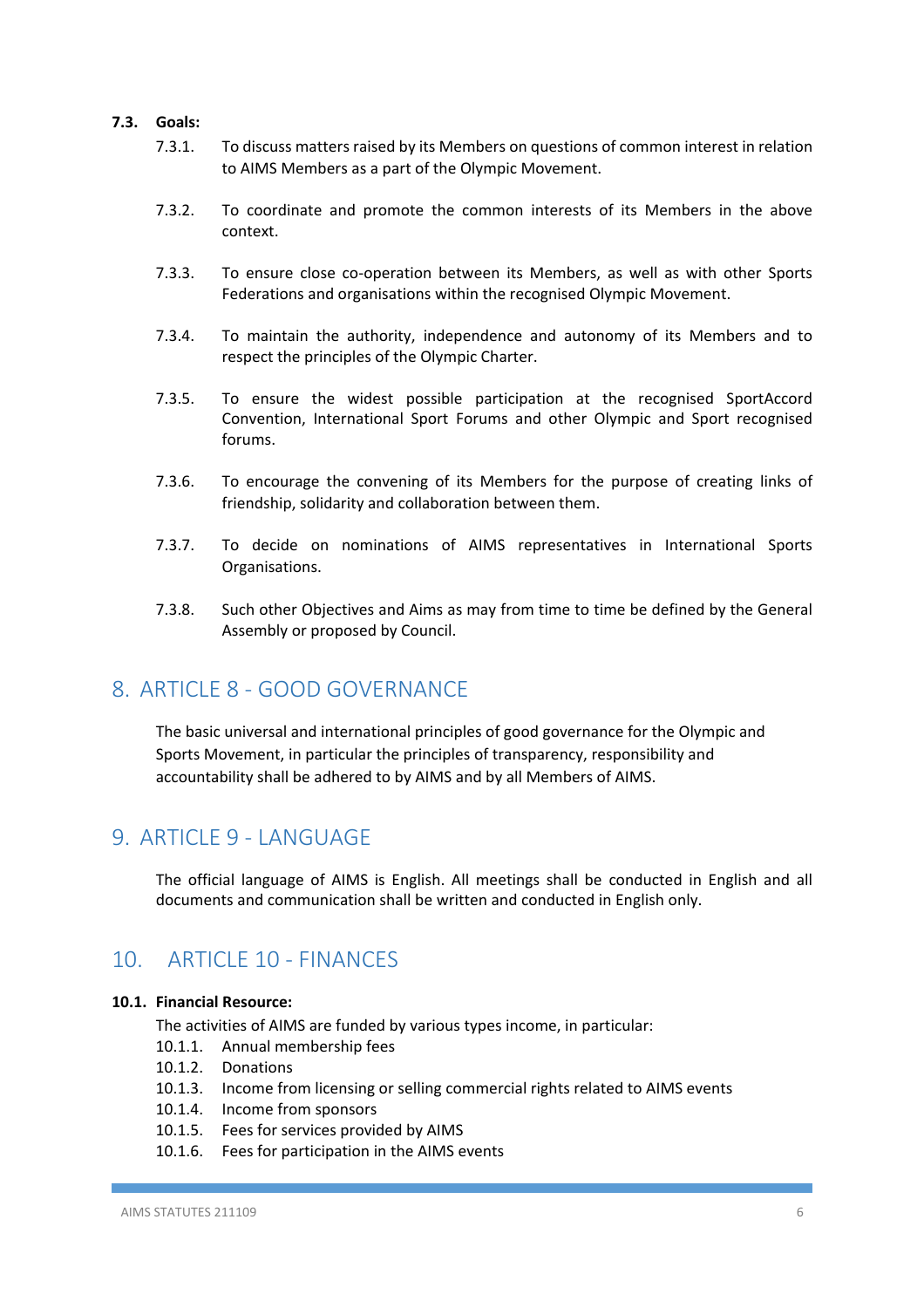- 10.1.7. payment for the right to organise Multi-Sport Events held under the supervision of the AIMS
- 10.1.8. fines
- 10.1.9. capital gains
- 10.1.10. others

#### **10.2. Financial Administration and Financial Peroid:**

- 10.2.1. The finances of the AIMS shall be regulated and managed in accordance with Financial Regulations approved by the Council.
- 10.2.2. The Treasurer reporting directly to the President, shall supervise the financial administration of AIMS in accordance with the Financial Regulations.
- 10.2.3. The financial year of AIMS shall begin on the  $1<sup>st</sup>$  of January and end on the 31st December

#### **10.3. Fees:**

In the event that a General Assembly so decides, an administration fee may be applied to AIMS Members. The payment terms and conditions of any such fee will be detailed in the By-Laws.

### 11. ARTICLE 11 - THE GENERAL ASSEMBLY

- 11.1. The General Assembly shall be the highest authority of AIMS.
- 11.2. The Council decides the date, place and time of the Ordinary General Assembly. No less than four (4) months prior notice shall be given, and such notice shall include an invitation to the Members to submit items to the agenda at least 75 days prior to and before the day of meeting. The agenda of the meeting shall be sent out at least 45 days prior to and before the day of meeting. All related documentation to the General Assembly shall be sent at least 15 days prior to and before the day of meeting.

When absolutely necessary, and with the favourable vote of the majority of the members of the Council, the President can call for an Ordinary General Assembly by using teleconferences, skype, email or through other telecommunication facilities and can organize it as an online or hybrid format. Quorum and voting requirements are identical to those required for actual physical meetings.

- 11.3. Extraordinary General Assemblies shall be held at a place and on a date determined by the Council:
	- a) when requested by a decision of the Council;
	- b) within four (4) months of the receipt by the Council of a requisition by not less than one third (1/3) of its Members; or
	- c) at the official written request of the President;
	- d) For important and/or urgent issues the President can call for an Extraordinary General Assembly on decision of the Council by using teleconferences, skype, email or through other telecommunication facilities and can organize it as an online or hybrid format. Quorum and voting requirements are identical to those required for actual physical meetings.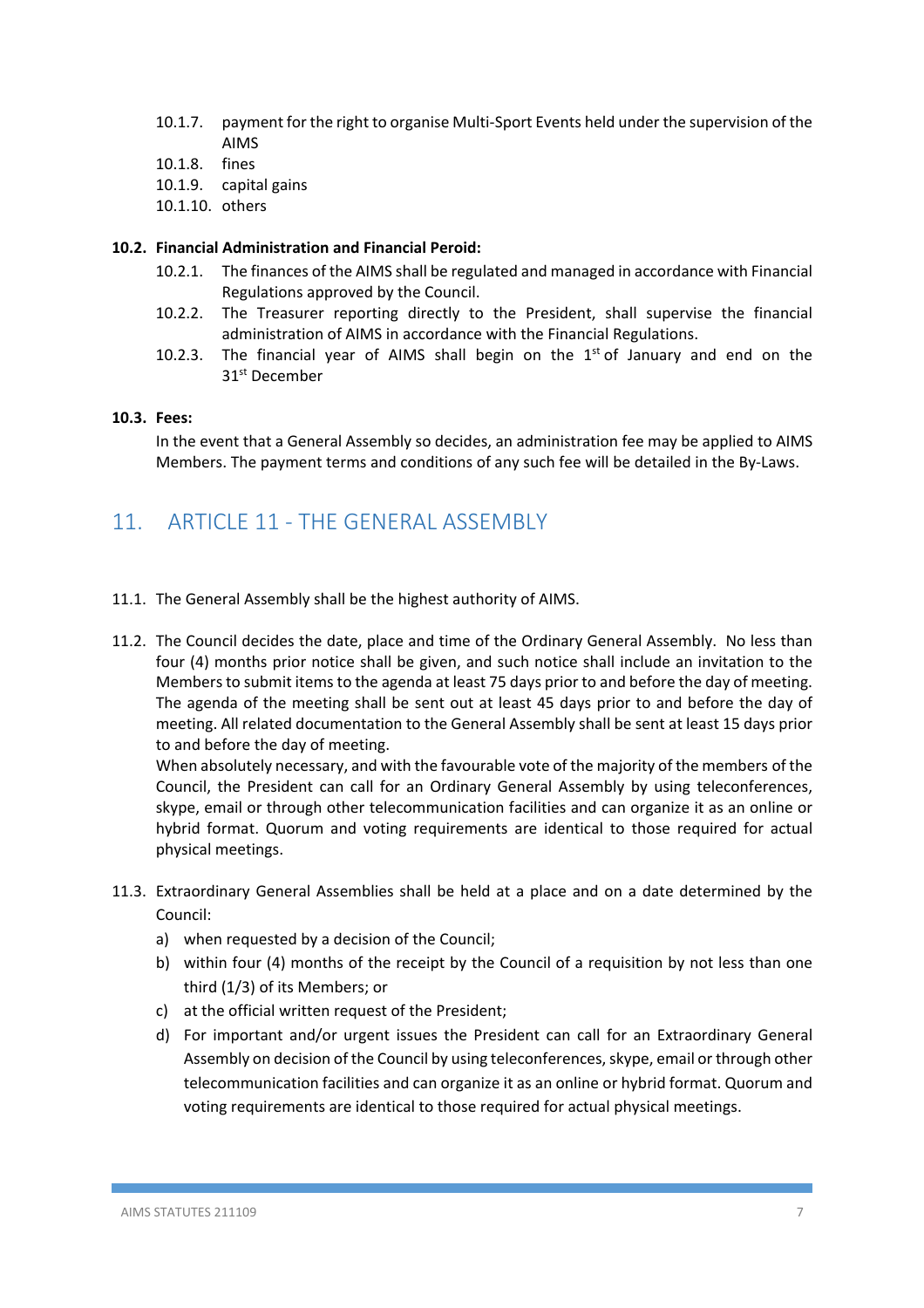- 11.4. The General Assembly shall be composed of:
	- a) Up to two (2) delegates from each Member, one of whom shall be the head of the delegation to be declared before the opening of the meeting. The head of the delegation must be a Member of the Executive Committee or equivalent body of the IF he/she represents or a person appointed via a power of attorney by a Member of the executive committee.
	- b) Members of the Council who may attend in their own right but with no voting rights, with the exception of the provision mentioned under Article 11.4(c).
	- c) Members of the Council who may act as head of delegation.
	- d) Honorary Members of AIMS under Article 14, without voting rights.
	- e) Associate Members may attend the General Assembly without voting rights.
	- f) Other persons that may attend the General Assembly at the discretion of the President but without voting rights.
- 11.5. The agenda of the Ordinary General Assembly shall include at least:
	- a) President's address;
	- b) Roll call to determine the number of present votes;
	- c) Approval of the Agenda;
	- d) Nomination of maximum three (3) scrutineers;
	- e) Approval of the minutes of the previous General Assembly;
	- f) Approval of annual Report(s) of the council of the President and/or the Secretary General;
	- g) Approval of the annual Financial Report(s);
	- h) Report of the Financial Auditors (Article 16.4);
	- i) Approval of the accounts (Article 17.3);
	- j) Budgets;
	- k) Amendments of the Statutes;
	- l) Any other items which have been proposed by the Council or by one or more Members in accordance with these Statutes;
- 11.6. The General Assembly may debate only those matters properly brought before the General Assembly in accordance with these Statutes.
- 11.7. The President shall preside over the General Assembly. If the President is absent or incapacitated, the  $1<sup>st</sup>$  Vice President shall preside over the Assembly. If also the  $1<sup>st</sup>$  Vice President is absent, the  $2^{nd}$  Vice President shall open the General Assembly and request the delegates to appoint a Member of the Council to take the Chair.
- 11.8. The quorum at the General Assembly shall be more than one half (1/2) of the total number of Members of AIMS.
- 11.9. Each Member shall be entitled to one (1) vote.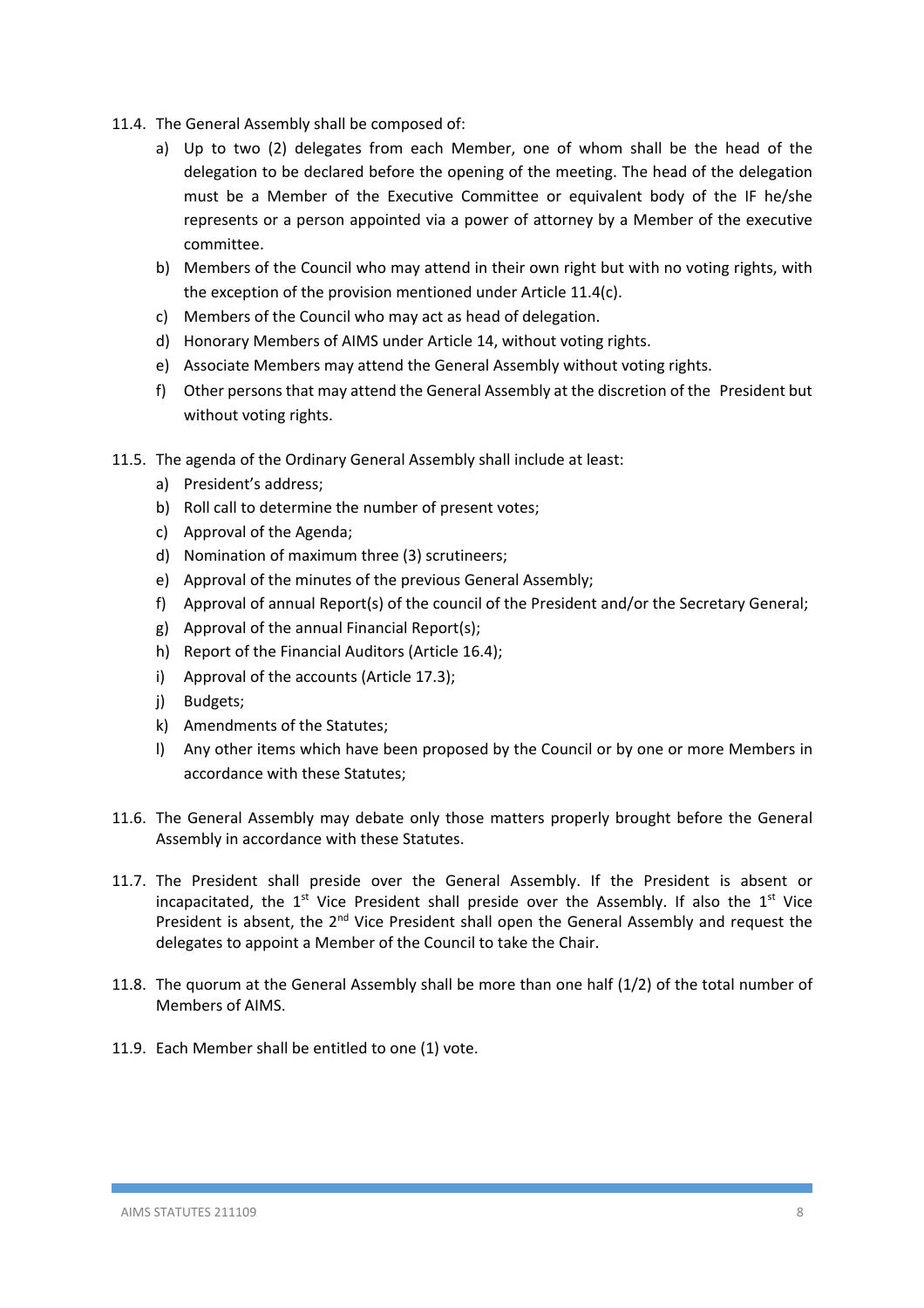#### 11.10.Voting at General Assembly shall be dealt with as follows:

- a) A simple majority is the majority of votes cast, excluding abstentions;
- b) An absolute majority is more than half (1/2) of the votes present;
- c) A special majority is more than two-thirds  $(2/3)$  of the votes present;
- d) Voting by a proxy vote is not permitted;
- e) All voting on business matters shall be taken by show of hands, and all voting on matters concerning persons shall be by secret ballot, unless the President or the meeting, by simple majority, shall determine a different form of voting;
- f) If voting is by secret ballot, the scrutineers will open the ballot papers and decide on the validity of each vote cast;
- g) Alterations to the Statutes require a special majority. All other decisions by the meeting require simple majority with the exception of the provision under Article 11.11 c);
- h) The General Assembly may decide to conduct a postal vote outside of the meeting. Postal voting shall include voting by post, email and fax. Postal voting is subject to the same requirements as any voting during the General Assembly;

11.11. Elections at a General Assembly shall be dealt with as follows:

- a) The President, the two Vice Presidents, the Secretary General, the Treasurer and the Council Members (Directors) shall be elected in that order;
- b) Each candidate is entitled to a three (3) minute address;
- c) In the event of unopposed nominations, the candidates nominated shall be declared elected;
- d) The GA must ensure representation of at least 30% by both male and female genders. Places will be reserved on the council to ensure this representation. If relevant candidates are not elected by the GA, the place(s) will be deemed forfeited by all Members and shall remain vacant until the next election of Members of the AIMS GA.
- e) If no one is nominated or elected the elections shall be deferred to a postal/electronic vote to be conducted within four (4) months after the General Assembly; postal vote nominations must reach the Secretary General no later than one (1) month after the General Assembly;
- f) Balloting
	- I. On the first ballot, each voting Member may cast one (1) vote for each vacancy and the candidate(s) who receive a simple majority shall be elected;
	- II. If any vacancy still remains there shall be a second and subsequent ballots until all vacancies have been filled. After the second ballot, the number of remaining candidates shall be reduced (if necessary) by removing those candidates receiving the least number of votes so that there are no more than twice the number of candidates as there are remaining vacancies. On the second and subsequent ballots, each voting Member shall cast one (1) vote for each remaining vacancy;
- 11.12. Decisions taken by the General Assembly take immediate effect after the General Assembly, unless the Assembly decides otherwise by special majority.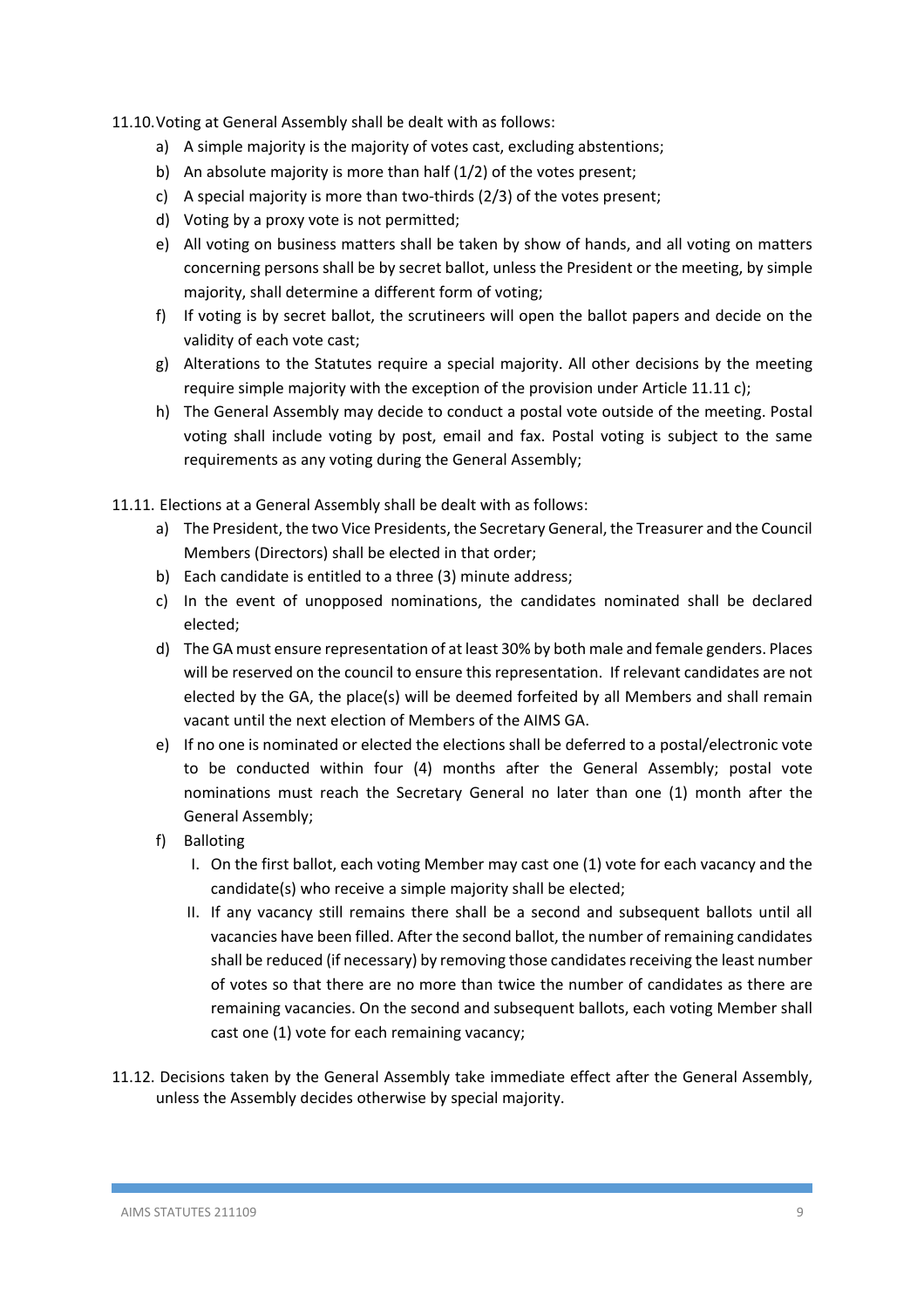# 12. ARTICLE 12 - COUNCIL

#### **12.1. Authority**

- a) The Council shall be responsible for directing the policy, management and activities of AIMS and for ensuring the proper performance and observance of the objects of AIMS, these Statutes and decisions of General Assembly;
- b) The Council shall, subject to the directions of the General Assembly, have full power and authority to manage the affairs of AIMS and exercise all its powers including the power to engage such operators as may be necessary for the performance of its duties. The Council shall decide all matters not otherwise reserved to the General Assembly by these Statutes, including the establishment of specific Committees;

#### **12.2. Composition**

- a) The Council shall consist of:
	- a. The President
	- b. The Two Vice Presidents, whereas the General Assembly elects the 1<sup>st</sup> Vice President and the 2<sup>nd</sup> Vice President
	- c. The Secretary General
	- d. The Treasurer
	- e. Five (5) Council Members (Directors)
	- f. The Council retains the discretion to nominate two (2) individuals from AIMS Members or AIMS Associated Members for designated responsibilities and positions with full voting rights.
- b) Candidates for election (or re-election as the case may be) to a position in the Council must be nominated by their own IF. All Members of the Council shall be and must remain during their term supported by the Board/Council of an AIMS Member. The Council Members are personally elected and seat and voting right in the Council are not transferable.
- c) If a Member of the Council ceases to be supported by the Board/Council of his/her AIMS Member then their membership of the Council shall cease immediately upon receipt of official notification from the AIMS Member concerned, i.e. a minute of the board/council. If a Member of a Council represent an AIMS Member that in the period of term get IOC recognised, he/she can elect to sit in the position until the end of his/her term. In the case of the AIMS President, he/she shall continue as representative in the GAISF Council until the end of his/her term;
- d) No Member shall be represented on the Council by more than one (1) person;
- e) Nominations must reach the Secretary General not later than 75 days before the date fixed for the General Assembly. All nominations shall include a resume of the candidate. A resume of each candidate seeking election shall be circulated to all delegates by the Secretary General at least 15 days before the date of the election;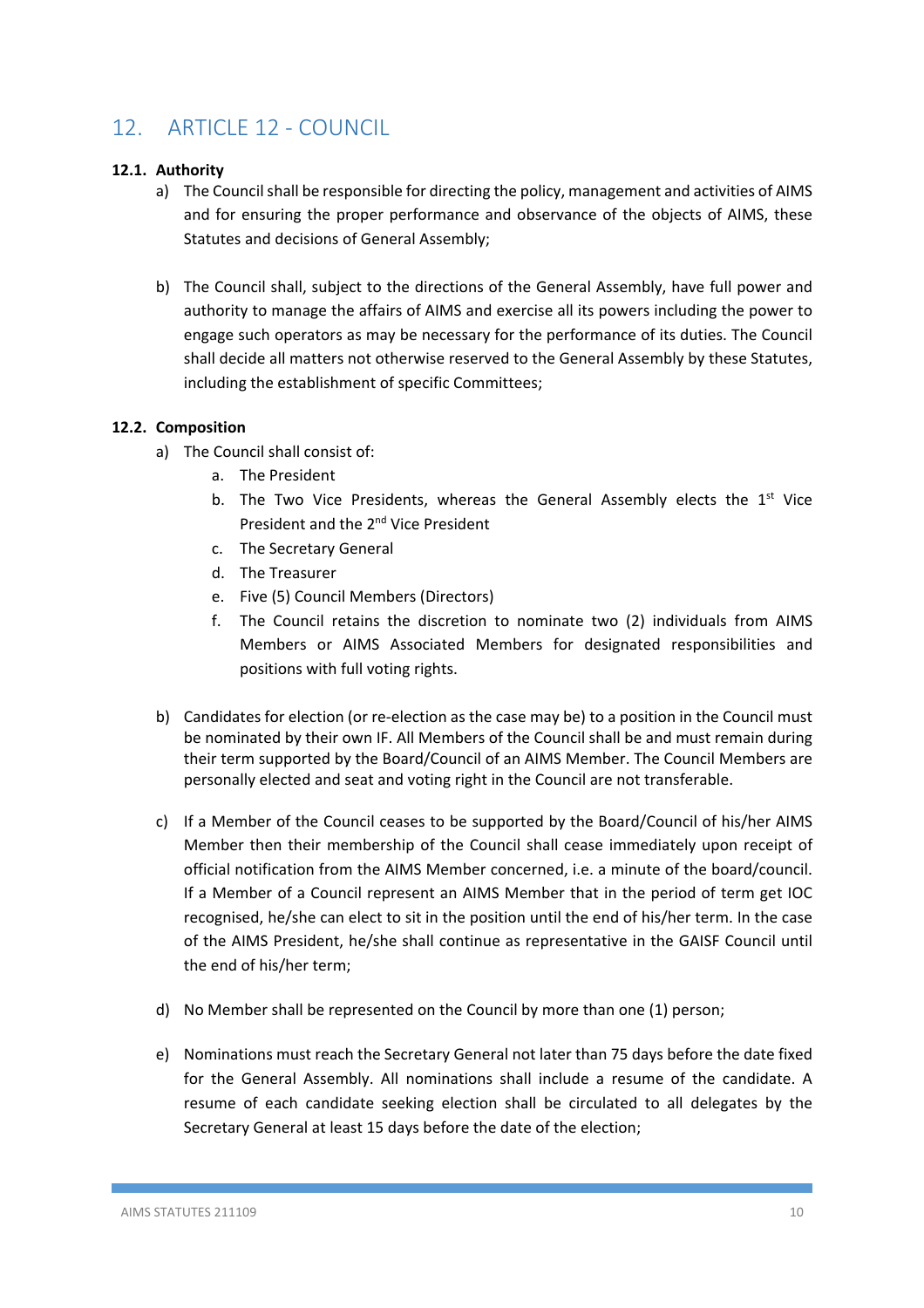- f) Candidates may be nominated for multiple positions, with due observance that they can only be elected for one (1) position. If a candidate is elected for a position, nominations of this candidate for other positions are automatically deemed to be withdrawn;
- g) All Members of the Council shall hold office for a term of four (4) years, unless the Council Members are appointed or elected in a vacancy before the term of a Council is completed. In that case, they shall hold office until the end of the term of their respective predecessor(s). At the proposal of the Council, the General Assembly may by:
	- i. simple majority decide to remove a Council Member on the grounds of misconduct or conduct prejudicial to the interests and objects of AIMS; or
	- ii. simple majority decide to limit the term of a Council Member at election to a term shorter than four (4) years;
- h) Members of the Council are eligible for re‐election at the end of any term of office, with due observance of Articles 12.2(b) ‐ (d);
- i) If one or more of the positions mentioned under Article 12.2(a) are vacant, the Council shall remain a competent body;
- j) Eligibility for Re‐election ‐ Nothing in these Statutes , subject to Article 12.2(i), inclusive of the recognition and appointment of any particular member sport of AIMS by the IOC and/or ARISF as a recognised sport shall prevent, eliminate and/or disqualify its elected representative in the AIMS Council from seeking re-election for a 2nd successive term in office. Subject to the provisions of these Statutes, the President and Council Members shall be eligible for re-election to a successive 2nd term of office within the Council and/or to a position then presently held by that respective President and/or Council Member;
- k) Notification of such re-election shall be subject to Article 12 and the provisions of this Statutes;
- l) Voting, electoral procedures and balloting shall be subject to Article 11 and relevant provisions of these Statutes;

#### **12.3. Meetings**

- a) The Council shall meet at least once in each year at such time and place as the President decides;
- b) The President can call for meetings by using teleconferences, Skype or through other facilities;
- c) The quorum of a Council Meeting shall be more than 50% of the elected Members including these Members as stipulated in Article 12.3. b)
- d) Each elected Council Member is entitled to one (1) vote, which is not transferable.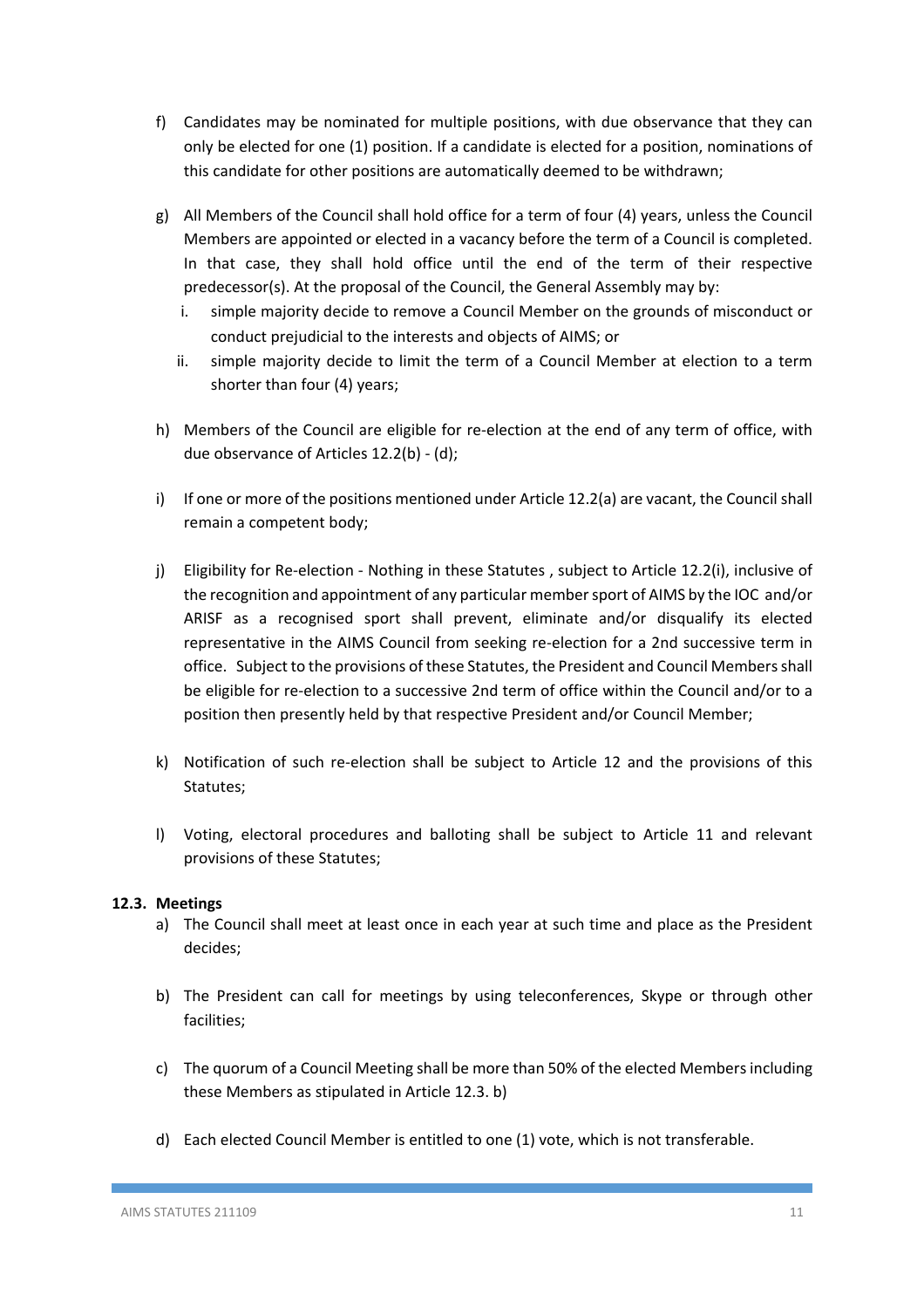e) Honorary Members and guests may be invited by the President and the Secretary General to attend the meeting, but have no voting rights;

#### **12.4. Vacancies**

- a) If the President dies, resigns, becomes permanently incapacitated or otherwise loses office under these Statutes, the  $1<sup>st</sup>$  Vice President shall assume office as Acting President until the next General Assembly. The Acting President shall be entitled to all privileges and be responsible for all duties of the President until the next General Assembly;
- b) If the one of the two Vice Presidents or the Secretary General relinquishes or otherwise loses office under these Statutes, the remaining Vice President will act as 1<sup>st</sup> Vice President and the President shall appoint an additional 2<sup>nd</sup> Vice President or respectively a Secretary General out of the remaining Council Members, until the next General Assembly. Such acting Vice President or Secretary General shall be entitled to all privileges and responsible for all duties of the Council Member he/she is appointed to replace;
- c) If any of the Council Members (Directors) relinquish or otherwise lose office under these Statutes the position(s) will remain vacant until the next General Assembly;
- 12.5. Within the framework of the authority given to the Council, it may delegate its day-today affairs to the President, the Secretary General, or one (1) of several of its Council Members (Directors) or Members.
- 12.6. The President, the Secretary General and the Treasurer are empowered to enter into legal binding agreements on behalf of AIMS, whereas two of them have to act and sign jointly. The Council can provide a power of attorney for clear defined issues or fields of operation.
- 12.7. The Treasurer has the sole rights for money transactions not exceeding 5.000 Swiss Francs upon approval of the President or the Secretary General. For any transactions exceeding this amount, approval of the Council shall be required.

### 13. ARTICLE 13 - COUNCIL MEMBERS

- 13.1. The President
	- a) Is the nominal head of AIMS and represents AIMS at all recognised sport meetings and also in the GAISF Council;
	- b) Shall represent AIMS to outside organizations;
	- c) Presides at all meetings of the Council and the General Assembly, with due observance of Article 11.7, and shall draw up the agenda of these meetings, without prejudicing the right of those meetings to make changes to the agenda;
	- d) Shall report to the Council on all matters of significance to AIMS, IOC, GAISF and the Presidents of the ASOIF, AIOWF and ARISF;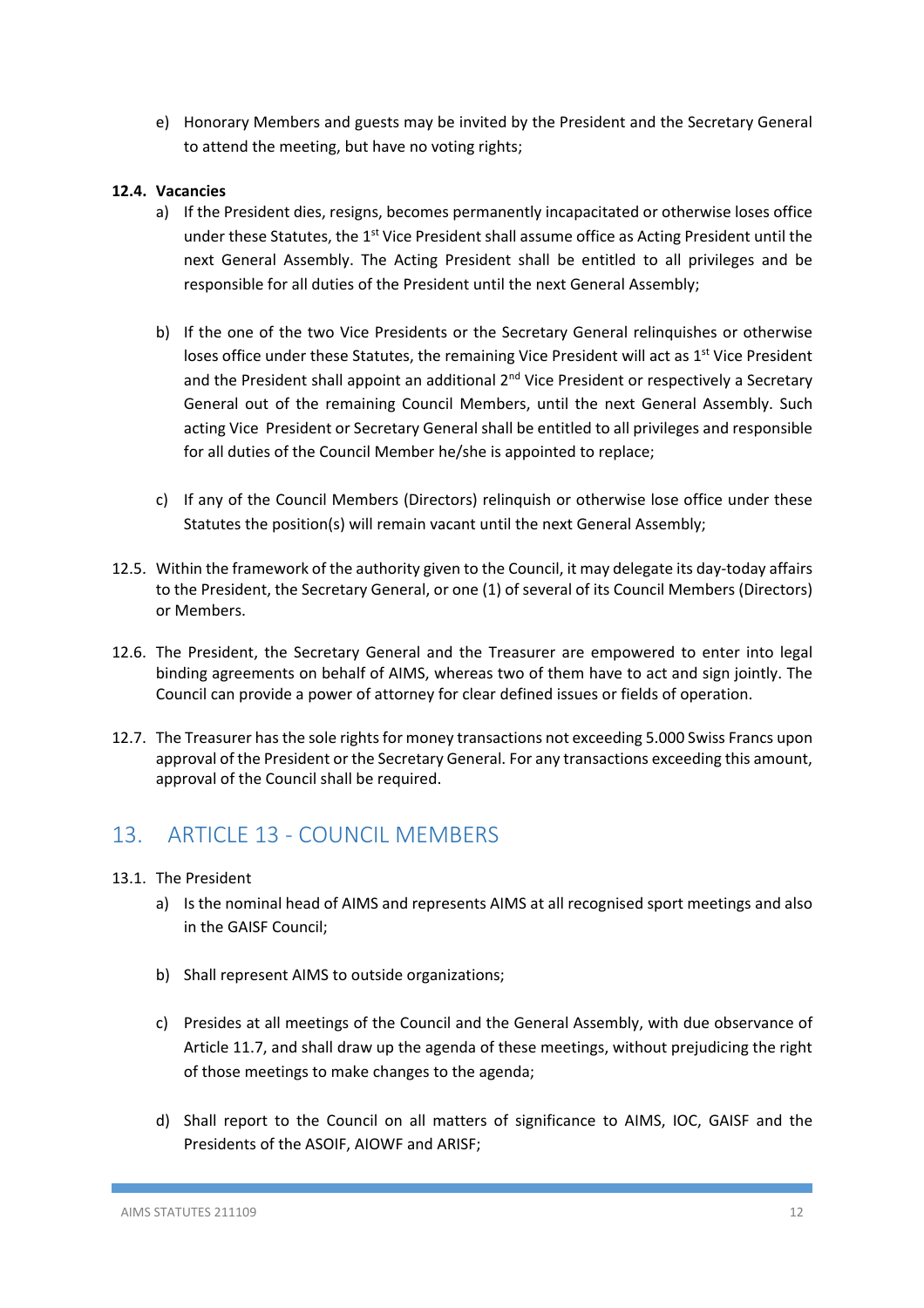- 13.2. The two Vice Presidents shall assist the President in carrying out his duties and deputize for him as requested.
- 13.3. The Secretary General is responsible for the administration of AIMS.
- 13.4. The treasurer is responsible to ensure the following:
	- a) that current and proper accounts are maintained;
	- b) that a presentation of financial statements be made to the Council on a regulated basis;
	- c) to provide an annual statement of account (audited) to the General Assembly;
	- d) that an appropriate budget for the following year is presented to the Council;

An audit of any and/or all accounts can be imposed at any time upon the request of the Council.

- 13.5. The Council shall appoint on recommendation of the Treasurer a suitable qualified person to be responsible for budgeting, implementing, recording and reporting of AIMS's finances.
- 13.6. Roles and Responsibilities. When so enacted, the AIMS By‐laws shall detail the roles and responsibilities of the Council Members.

### 14. ARTICLE 14 - HONORARY MEMBERS

The General Assembly may confer by special majority the title of Honorary Member upon persons who have rendered exceptional service to AIMS.

### 15. ARTICLE 15 - EXPENSES OF COUNCIL MEMBERS

All expenses of Council Members are to be met by Member nominating the Council Member, with the exception of costs accounted for in the budget approved by the General Assembly.

### 16. ARTICLE 16 - FINANCIAL AUDITORS

- 16.1. The General Assembly shall elect two (2) financial auditors, of whom one can be an AIMS Member and the other shall be a qualified accountant from an independent source. Additional the audit has to be executed according to the requirements of the Swiss Law.
- 16.2. The financial auditors may not be Members of the Council and not be Member of the same Member as the Council Members.
- 16.3. It shall be the duty of the financial auditors to examine the financial administration of AIMS, its balance sheet and the profit and loss statement, as well as any other matters in the AIMS financial administration.
- 16.4. If the financial auditors agree to the balance sheet and the profit and loss account, they shall propose to the General Assembly that the accounts be approved.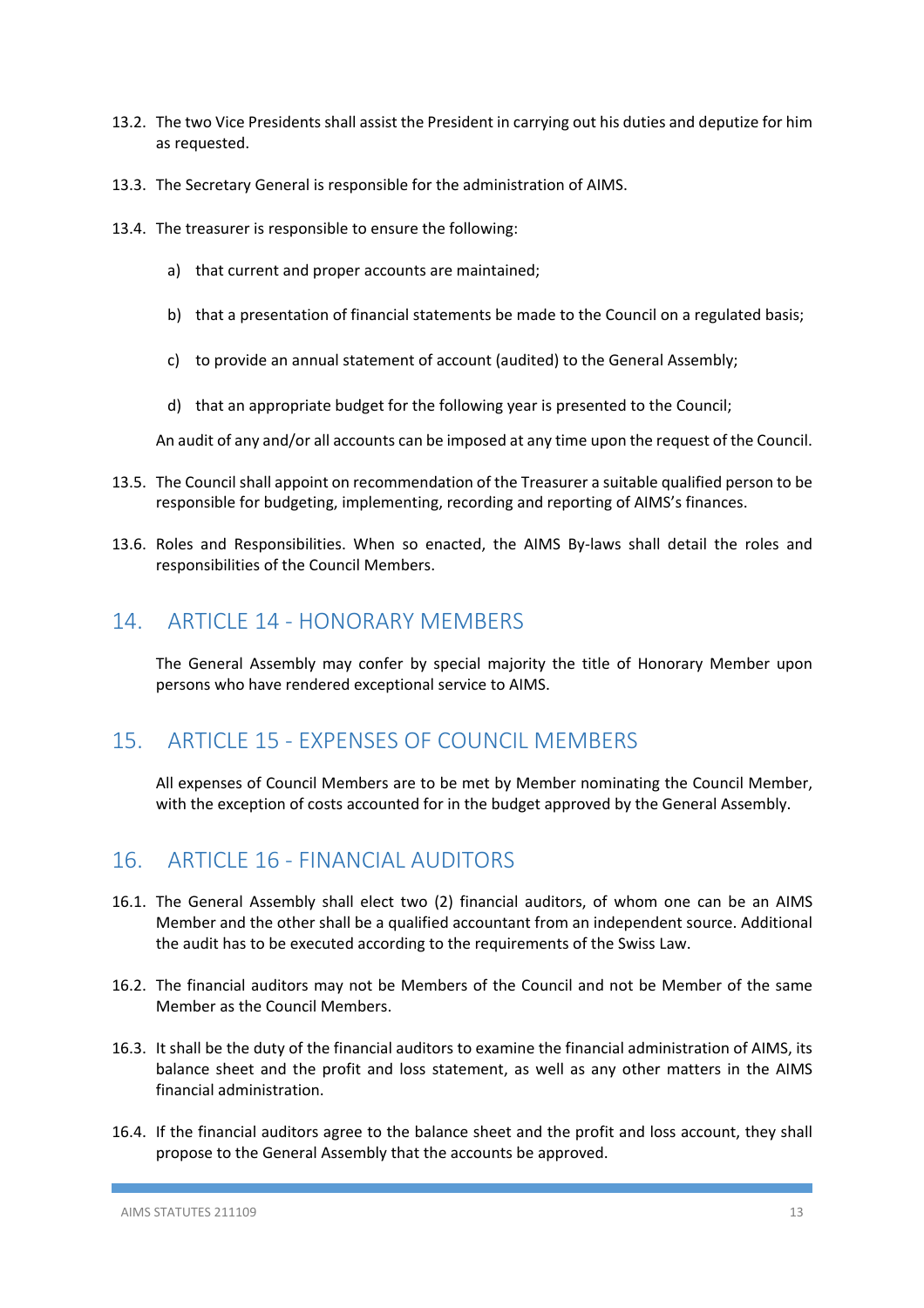16.5. The Council is obliged to give the financial auditors any information it requires and to permit inspection of any documents.

### 17. ARTICLE 17 - ACCOUNTS

- 17.1. The Council shall maintain such accounting records that the financial position of AIMS can be ascertained at all times. The currency and denomination of choice for AIMS is in Swiss Francs
- 17.2. The Council shall submit its annual report including a balance sheet and a profit and loss account to the General Assembly and present a fully documented report of its management in the previous financial year. The financial year begins on January 1 and ends on December 31 of the same year.
- 17.3. Acceptance of the annual accounts by the General Assembly shall release the Council from liability for all acts apparent from the annual accounts.

# 18. ARTICLE 18 - COURT OF ARBITRATION FOR SPORT - EXCLUSIVE JURISDICTION

18.1. All disputes between AIMS on the one side and a Member or other person on the other side which are herein unresolved after internal procedures and appeals as in article 19 have been exhausted, shall be submitted to the exclusion of any other jurisdiction, whether ordinary or arbitrational, to the Court of Arbitration for Sport. Should the Court so accept jurisdiction it shall render judgement in accordance with the Code of Sports related Arbitration (ordinary arbitration proceedings).

The Court of Arbitration for Sport is the final forum to resolve all disputes and there would be no further appeals on its judgement.

- 18.2. A copy of the claim and of the statements must be given to AIMS at the same time as it is given to the Court of Arbitration for Sport.
- 18.3. The Court of Arbitration for Sport shall apply the pertinent law.

### 19. ARTICLE 19 ‐ DISPUTES OF INTERPRETATION

In all cases in which application of these Statutes leads to dispute regarding their interpretation, the Council shall decide the matter, with the right to appeal to the next General Assembly.

### 20. ARTICLE 20 - MATTERS NOT PROVIDED FOR

In urgent cases, not provided for in these Statutes, the Council is empowered to pass and enforce a resolution which will remain in force until the next General Assembly.